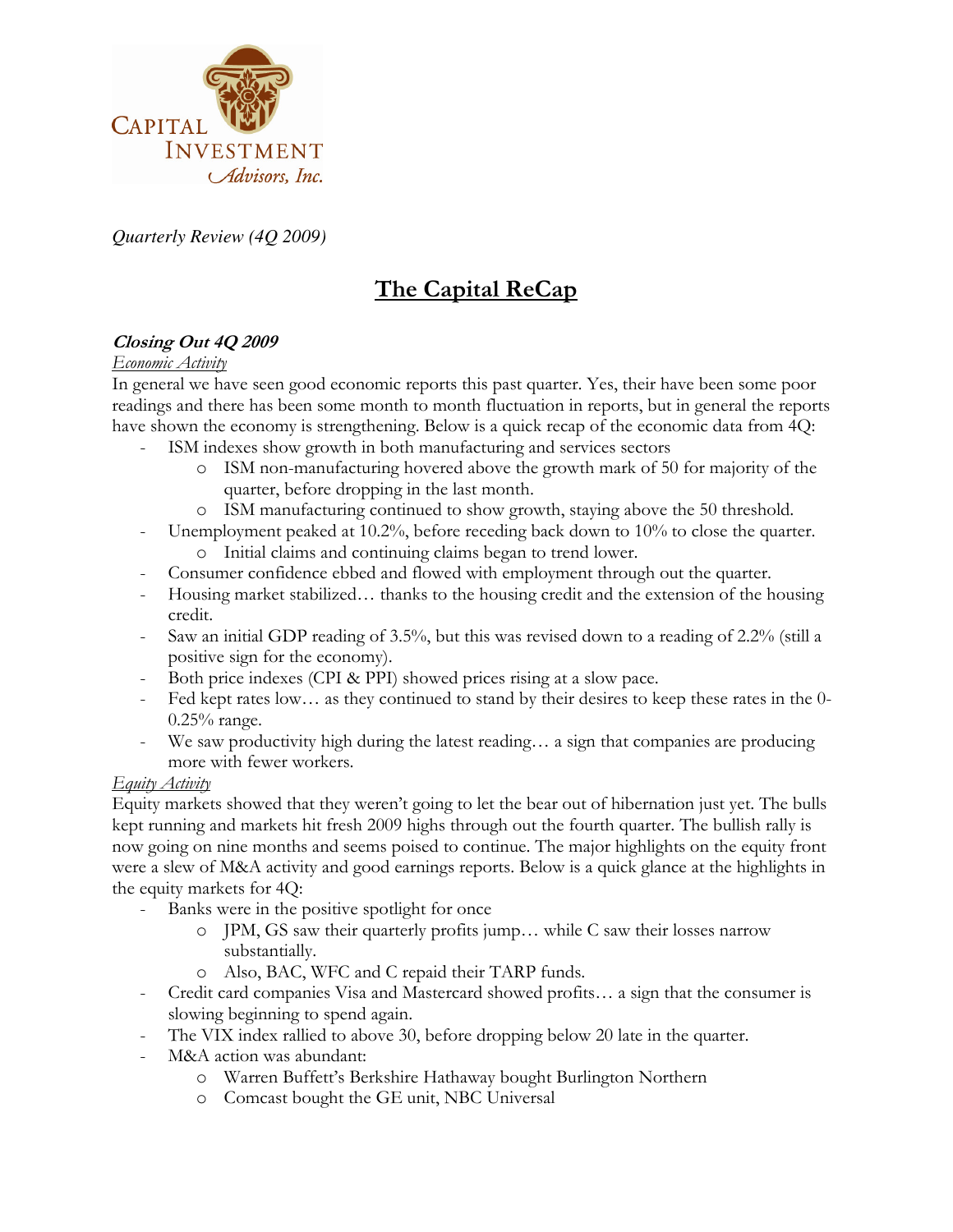

- o Exxon Mobil bought natural gas provider XTO Energy
- o The final tally for the quarter: \$30 billion in M&A action for October and \$83 billion for November.
- Close to 80% of the S&P 500 companies beat their quarterly estimates in the fourth quarter.
- Performance for the quarter through 12-28-2009
	- o Dow up 8.59%, S&P up 6.69%, Nasdaq up 7.95%
	- o 10 year Treasury up 65bps to 3.84%
	- o GLD up 9.81% and OIL up 7.55%

#### Other Market Activity

- The Dow crossed the elusive 10,000 mark
- Health care legislation made it through both the House and Senate
- Dubai had debt issues, resulting in Moody's cutting the rating on some Dubai controlled debt.
- Greece had their credit rating reduced by both Fitch's and S&P.

#### What Lies Ahead?

We feel that this upcoming quarter should continue to bring much of the same that this fourth quarter has provided investors. The economy should continue to strengthen and the positive indicators on the consumer front should help to boost companies top line revenues. We have seen the retail numbers improving thorough out the fourth quarter which should give most investors a good feeling about first quarter earnings.

Continuing on the economic front, we are bound to run into some hurdles primarily with employment and the dollar. Employment showed some signs of reversion, but we have to be weary about this occurring due to seasonal hiring's. Employment will most likely continue to plague the markets in the first quarter, but should not damper the positive returns that are likely. We will most likely continue to see volatility with the dollar into Q1, which will affect investment strategies. A weak dollar will be good for commodity based companies along with export driven sectors. A strong dollar will benefit those companies who are mainly domestic companies along with the smaller market capitalized companies.

The data that investors have received during the fourth quarter does not give us any indication that inflation will be of concern in the first quarter. The Fed has also mentioned that they will begin to unwind some of their programs through out the upcoming quarter. This will likely have a minimal affect on rates in the first quarter, but will definitely influence rates through out 2010. As the Fed begins to unwind these programs we will most likely see rates begin to rise; whether this is a slow rise or a sharp tick up investors must position themselves in anticipation for higher interest rates.

Another theme for the upcoming quarter will be businesses, businesses, businesses. In order for our economy to sustain the third quarters GDP results and to grow GDP in the future we will need to depend on businesses in the near term. The consumer is still heeling and the government is beginning to lessen their stimulus, thus we will count on businesses to help continue moving GDP in the right direction.

Housing should continue to make positive strides. The new home buyer credit was extended until April and the government also added some incentive to existing home buyers. This should